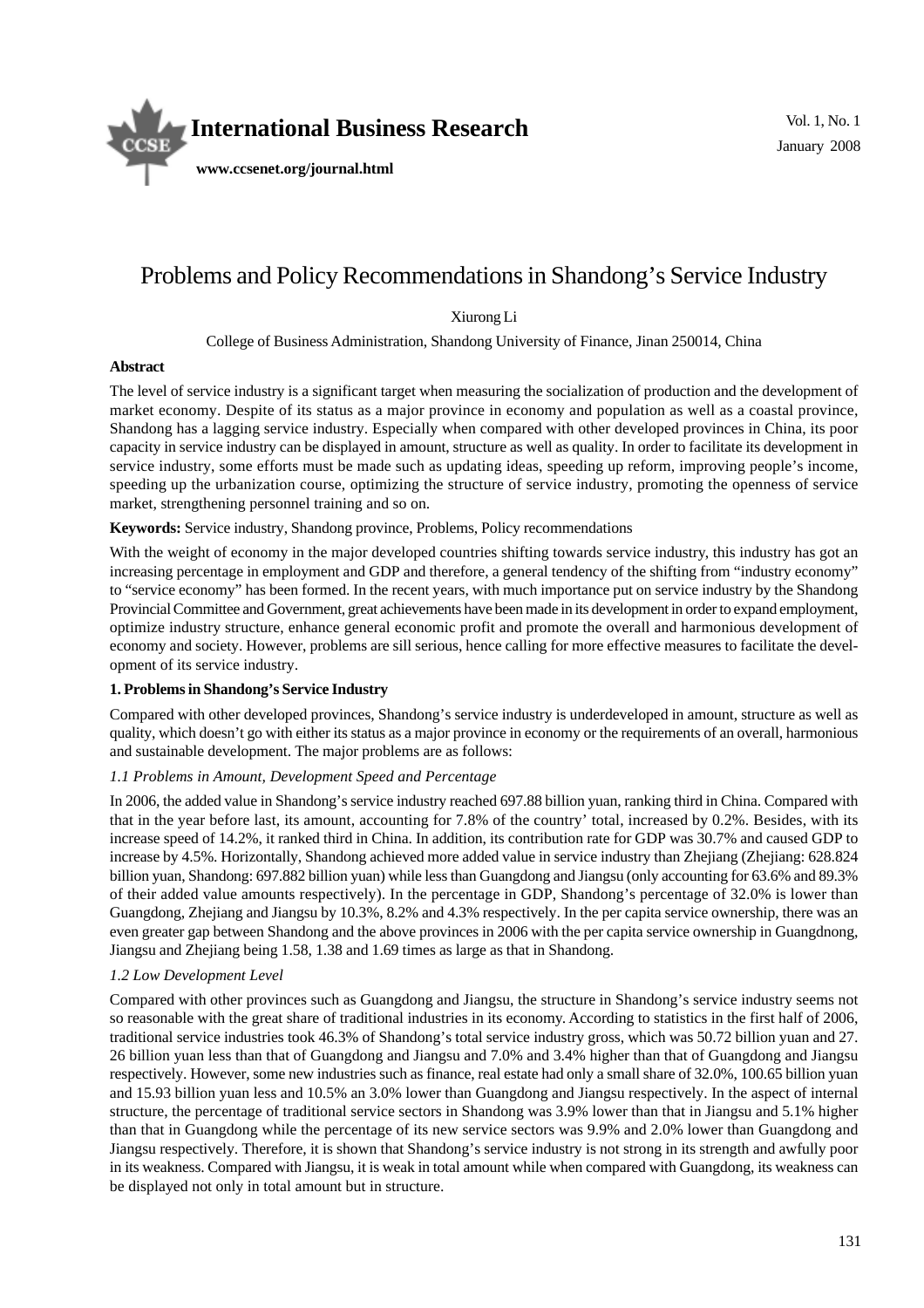## *1.3 Unbalanced Development in Different Regions*

Due to their different economic development and natural environment, there are obvious differences among different cities in Shandong province. First comes the unbalanced amount distribution. Qingdao's added value in service industry in 2006 ranked first in the whole province, taking 18.4% of the total created by the whole province, while Heze and Laiwu ranked last with the share of only 1.7% and 1.0% respectively. The cities of the Shandong Peninsula have created 67.0% of the total added value in Shandong province, decreasing by only 0.7% compared with that in 2001, in which Jinan and Qingdao were the two major carriers of Shandong's development in service industry with their share of 32.6% in the total. Second come the great differences in weight. In 2006, the added value of Jinan's service industry took the highest percentage in GDP (47.5%) while Dongying took the lowest (14.1%). Third come the great differences in the contribution rate for GDP. In 2006, among all the cities in Shandong, only Qingdao and Jinan had a contribution rate over 40% (Jinan: 46.6%, Qingdao: 42.9%). Zibo, Jining, Taian, Weihai, Rizhao, Linyi and Binzhou had a contribution rate ranging from 30% to 40% while others below 30%%among which Dongying gave the lowest one, 16.6%.

#### *1.4 Low Market-oriented Degree*

Restricted by the traditional planned economy, the tendency of welfare and non-socialization has long existed in Shandong's service industry. At present, except those traditional industries which are relatively high market-oriented, the majority, especially those modern ones suffer from monopoly. In 2004, the share of non-public sectors of the economy in Shandong was only 35.9%, while that in Guandong, Jiangsu and Zhejiang exceeded 40%, among which Zhejiang's 45.8% share was nearly 10% higher than that of Shandong.

#### *1.5 Poor Competitiveness*

Poor competitiveness mainly results from the low degree of opening and market development. In 2005, the direct foreign investment of 0.898 billion dollars in service industry in Shandong only took 10% of the total investment of the whole province, while that in Shanghai and Guangdong took an over 30% share. In the recent years, Shandong's service industry has attracted an increasing number of foreign investors, among which the real estate field has drawn the greatest proportion—51.5% of the actual foreign investment in service industry. Korea and Hong Kong still rank top in investment with their 57.9% share of the total in the whole province. Besides, 26 more projects invested by the world top 500 enterprises have been established, among which Peugeot in France and International Paper in U.S. will have their first try in Shandong. All in all, the leading enterprises and the key regions have no obvious influence on the development of Shandong's service industry, and therefore, no compact district with conspicuous features and influential brands has been formed here.

#### *1.6 Shortage in Professionals*

Nowadays, a number of professionals are required in our modern service industry, especially in those knowledge-based fields (such as comprehensive logistics, electronic business, computer software, information technology, research and exploration, technical trials, market service and company management and so on). However, little importance has long been put on personnel training in Shandong's service industry, hence resulting in a severe shortage of advanced professionals. At present, Shandong's service industry suffers from a low proportion of employees, low labor productivity and low added value. Compared with that of some developed countries and even of some developing countries, the proportion of service industry in the whole economy of Shandong (32%) as well as the proportion of employees in service industry (29.6%) seems to be too low. According to statistics in 2006, the proportion of service industry in the whole economy of Shandong was 4. 3%, 8.2% and 10.2% lower than that of Jiangsu, Zhejiang and Guangdong repectively; its proportion of employees in service industry was 5.0%, 1.0% and 0.5% lower than that of Jiangsu, Zhejiang and Guangdong respectively. In the aspect of productivity, shandong's labor productivity in service industry was 40215 yuan/person in 2006, which was only 80% of that of Jiangsu, 77% of that of Zhejiang and 62% of that of Guangdong.

#### *1.7 Poor Ability in Support and Service for Production*

As is shown in the global economic development and the global industrial distribution, the development of service industry is characterized by the growth of productive service industry. According to the principle that we should try to promote the development of tertiary industry with that of secondary industry and service is expected to serve production, priority should be given to productive service industry. Currently, U.S. is regarded as a quite good example to follow with its over 70% share of service industry in national economy as well as 70% share of the productive sector in service industry. From 1995 to 2003, the proportion of the productive sector in Shandong's service industry decreased by 5.3% and that of the public sector decreased by 1.7%. In 2004, compared with that of Jiangsu (39.5%), Zhejiang (42.1%) and Guangdong (38.4), the proportion of the productive sector in Shandong's service industry was 9.8%,12.4%, 8.7% lower than Jiangsu, Zhejiang and Guangdong respectively. When it comes to 2005 and 2006, the proportion of Service industry in Shandong's GDP was 32.1% and 32% respectively.

#### **2. Policy Recommendations for the Development of Shandong's Service Industry**

Nowadays, with its efforts to build a well-off society in an all-around way and to facilitate its industrialization, urbanization, internationalization and market-oriented economy, Shandong has been of quite a few preconditions for the sound develop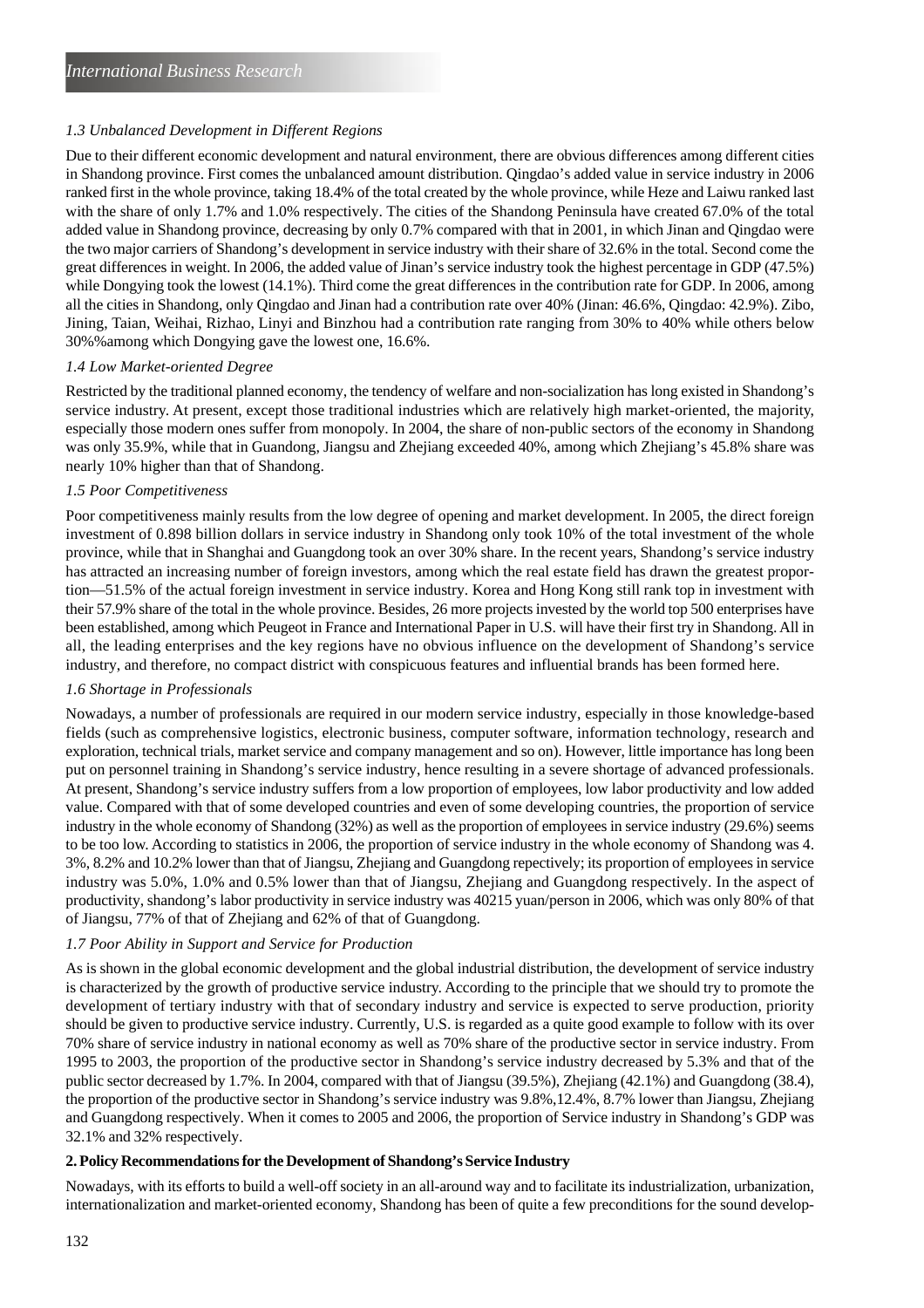ment of economy. In this situation, it is the only way for the adjustment of economic structure and the shift of economic growth methods to increase the proportion of service industry in the whole industrial structure and to develop service industry into the pillar industry of the whole national economy. In addition, it is also an internal request of a harmonious society to establish a complete service industry system and supply rich products to fulfill people's material and cultural needs as well as to form a new channel for employment. At present and even for some time to come, the following points should be emphasized:

#### *2.1 Updating Ideas to Make Ideological Preparations*

With Shandong being the hometown of Confucius and Mencius, and consequently influenced by Confucianism, a large proportion of people here are still influenced by the out-of-date idea that it is inferior to serve others. In some areas, industrial projects attract much more attention than service ones. Besides, there are still some people with a prejudice against service industry. Therefore, in order to develop Shandong's service industry, first of all, people's minds should be changed to treat the development of service industry as important as that of industry and agriculture due to the close relationship among the three. Second, ideas about employment should also be changed and service industry should be relied on to form another important channel for employment. Third, consumption ideas should be changed to enlarge the demands for service industry and expand the space for its development.

#### *2.2 Facilitating Reform to Provide Favorable Institutional Foundations*

According to the general principles in economics, innovation is a significant source of extra profit. As for service industry, this means not only the innovation of service width and depth, that of service ideas and methods, but also that of management systems and operation institutions. First, the institutional reform in some large and medium state-owned companies in service industry is expected to be facilitated to improve the corporate governance, strengthen the internal reform and form an effective system of input and output. Second, the industrialized process of service industry should be enhanced. Third, we should speed up the reform in institutions to conduct the transition of those profit-winning institutions to enterprises or to enterprise-oriented management and to reduce and gradually cancel government's input in them. Meanwhile, those non-profit institutions should be included in the whole competition system to provide service to the whole market. Fourth, the market-oriented reform in service industry should be strengthened to increase the proportion of non-state-owned economy. The layout of the national economy in service industry should be optimized to strengthen the supporting, guiding and encouraging functions of the state-owned sector.

#### *2.3 Improving the Standard of Living to Increase Effective Demands for Service Industry*

Many fields in service industry are closely related to the lives of urban as well as rural residents, hence tending to be influenced by them. The income of the urban and rural residents in Shandong ranks eighth in the whole country. Facing such a situation, the policy of income allocation should be adjusted to improve the residents' income and speed up constructing the social security system. In this way, consumption motives will be stimulated and requests for service industry will be increased, hence stronger motive force for the development of service industry. It should be emphasized that, with 62.3% of Shandong's population being peasants, their income must be increased in order to attract them to consume in service industry. First, we should support agriculture more effectively by investing more in agriculture through different channels, improving the conditions for agricultural production, enhancing their abilities to combat natural disasters and improving the comprehensive agricultural productivity. Second, more channels should be created to increase peasants' income, the structure of their income sources should be perfected and industrialized management should be carried out in rural areas. In addition, the transfer of extra labor force in rural areas into non-agricultural industries should be facilitated. Third, special attention should be paid to how to increase the income of those low and middle income peasants. Fourth, peasants' burdens should be lessened to relieve their worries about the consumption in service.

### *2.4 Speeding up Urbanization to Open up Larger Space for Service Industry*

The level of urbanization influences service industry directly. As is shown in the practice of global economy, service industry, especially the modern one, interacts with urbanization. Only with a relatively intensive population will it be possible to form scalable transaction and transportation. Only with a relatively intensive consumption group will it be possible to form a scalable market. Therefore, urbanization should be facilitated to encourage the development of service industry. At the moment, the following aspects should be covered: first, greater efforts should be exerted in the reform of household registration system in which the policies about population flow and migration should be implemented to promote the reasonable flow of urban and rural labor force. Second, cities and towns should be encouraged to enlarge the scale of the traditional service industry, to speed up developing the new industry, to perfect the public transportation network, to facilitate the construction of basic facilities and to improve the environment for investment and life. Third, enterprises in large and medium cities should be encouraged to set up their processing bases, conduct management activities and establish industrial estates in some central towns to realize the accumulation of industries there. Fourth, the urbanization construction in rural areas should be facilitated. More necessary facilities should be built to improve the ability of industrial accumulation. In addition, more efforts should be exerted to establish agricultural product wholesale markets and other specialized wholesale markets. The industries related to the transportation, storage, transaction and technological introduc